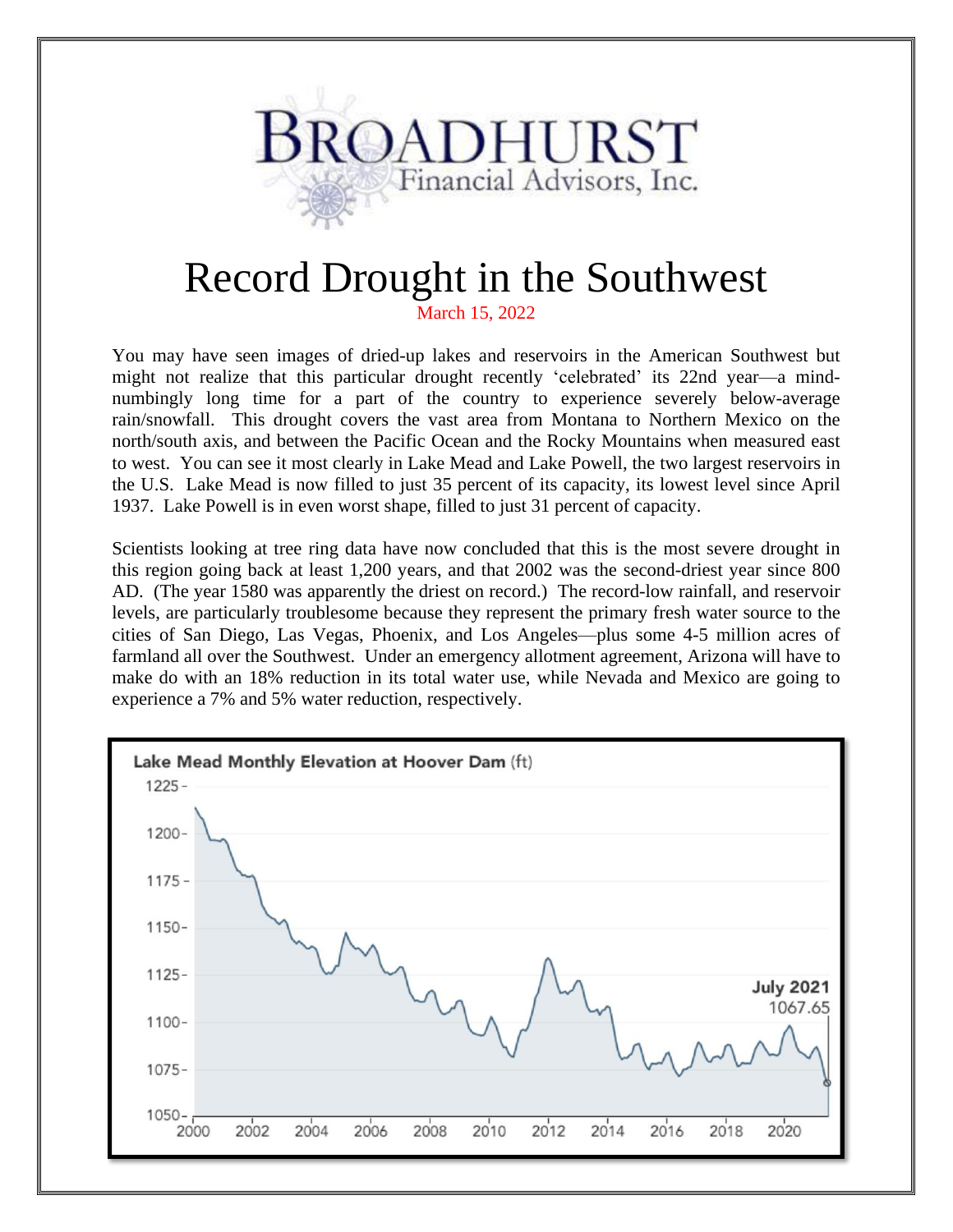

Of course, droughts eventually end, right? Unfortunately, this one may be with us a while longer, forcing additional water-tightening measures and some pretty dramatic future headlines about severe water shortages. Based on computer models, there are forecasts estimating that the Lake Mead and Lake Powell reservoir water levels are going to drop an additional 34 feet over the next two years.

## **Sources**:

[https://gizmodo.com/american-southwest-is-experiencing-worst-drought-in-1-2-](https://gizmodo.com/american-southwest-is-experiencing-worst-drought-in-1-2-1848536119) [1848536119](https://gizmodo.com/american-southwest-is-experiencing-worst-drought-in-1-2-1848536119)

<https://earthobservatory.nasa.gov/images/148758/lake-mead-drops-to-a-record-low>

[https://www.8newsnow.com/news/local-news/forecast-shows-lake-mead](https://www.8newsnow.com/news/local-news/forecast-shows-lake-mead-dropping-34-feet-over-next-2-years-snowpack-higher-in-rockies/#:~:text=The%20U.S.%20Bureau%20of%20Reclamation,feet%20by%20November%20of%202023)[dropping-34-feet-over-next-2-years-snowpack-higher-in](https://www.8newsnow.com/news/local-news/forecast-shows-lake-mead-dropping-34-feet-over-next-2-years-snowpack-higher-in-rockies/#:~:text=The%20U.S.%20Bureau%20of%20Reclamation,feet%20by%20November%20of%202023)[rockies/#:~:text=The%20U.S.%20Bureau%20of%20Reclamation,feet%20by%20N](https://www.8newsnow.com/news/local-news/forecast-shows-lake-mead-dropping-34-feet-over-next-2-years-snowpack-higher-in-rockies/#:~:text=The%20U.S.%20Bureau%20of%20Reclamation,feet%20by%20November%20of%202023) [ovember%20of%202023.](https://www.8newsnow.com/news/local-news/forecast-shows-lake-mead-dropping-34-feet-over-next-2-years-snowpack-higher-in-rockies/#:~:text=The%20U.S.%20Bureau%20of%20Reclamation,feet%20by%20November%20of%202023)

If you have any questions about this article or want to discuss your family finances, investment portfolio, or financial planning advice, please call on me anytime at my number (215) 325-1595 or you can [click here to schedule a meeting.](https://ind01.safelinks.protection.outlook.com/?url=https%3A%2F%2Fgo.oncehub.com%2FJeffreyBroadhurst&data=04%7C01%7Cravi.sai%40valentabpo.com%7Cc2154ae8426e46d5e9c908d87a1bec02%7Ca71df7bb6c2043dab7a846b7a3aaa21f%7C1%7C0%7C637393607660653673%7CUnknown%7CTWFpbGZsb3d8eyJWIjoiMC4wLjAwMDAiLCJQIjoiV2luMzIiLCJBTiI6Ik1haWwiLCJXVCI6Mn0%3D%7C1000&sdata=N26zQRflvyKxXvb7r9Iak0cBuMHFqu12SqyQoZsHzNw%3D&reserved=0)

Please feel free to forward this article and offer to anyone you know who might have financial questions or need some unbiased advice. Most financial advice is sales advice. In stark contrast, we are fee-only (non-commissioned) fiduciary advisors. We just provide truthful, unbiased advice to our clients.